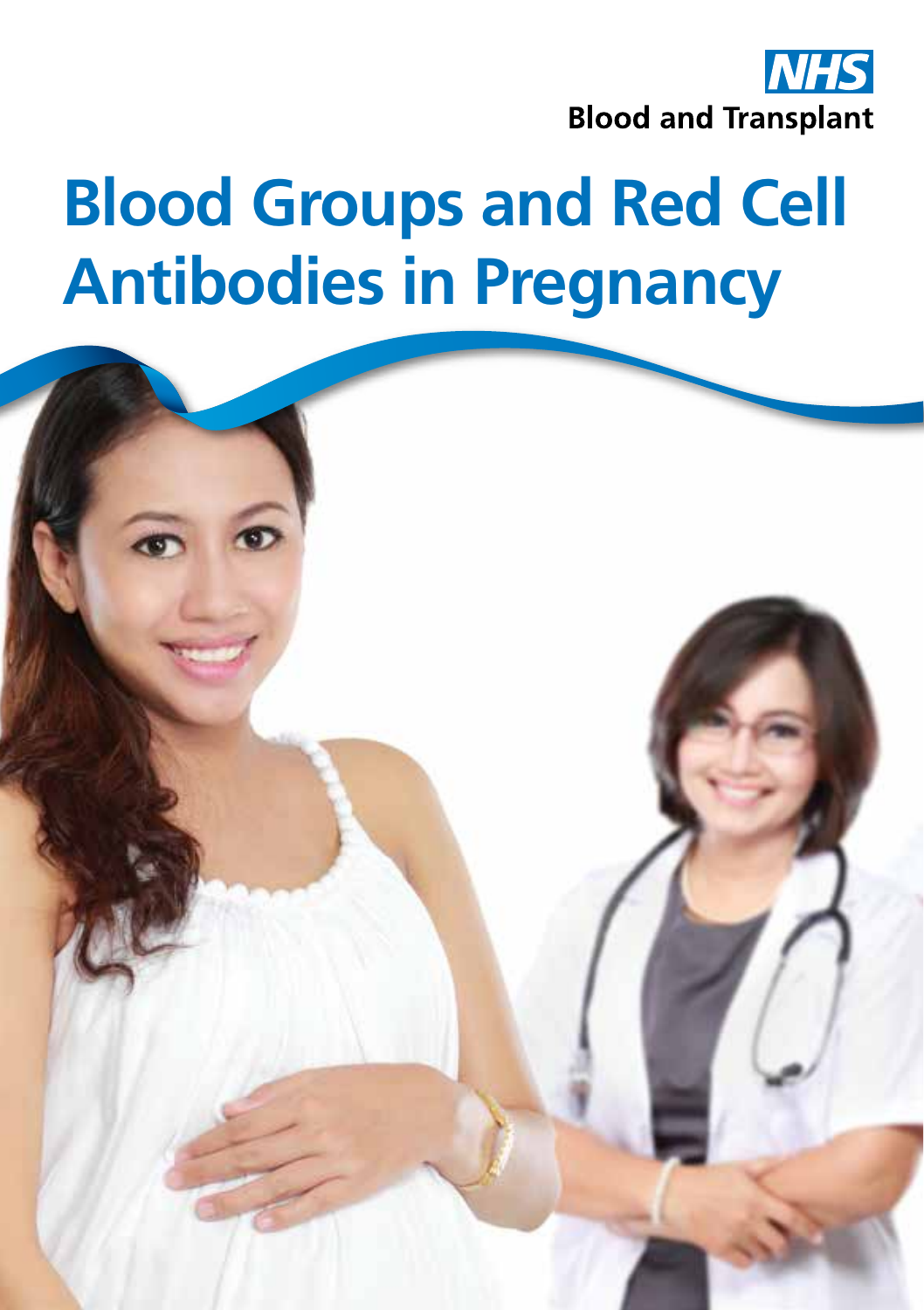**During your pregnancy, you will be offered tests to find out your blood group, and to see if you have any antibodies to red blood cells. These tests are normally carried out at the beginning of your pregnancy and again in the last three months.**

**This leaflet explains why blood groups and antibodies are important in pregnancy. It also contains details about antibodies which can cause haemolytic disease of the fetus and newborn (HDFN), previously called** *Rhesus* **disease.**

**This patient information leaflet does not replace the guidance provided by your treating obstetrician/midwife. Your obstetrician/midwife should advise you of the treatment options and advise of any associated risks. Your obstetrician/ midwife should also ensure that you are aware of the material risks of injury associated with this treatment. If you are unsure about any aspects of your treatment/care, ask your obstetrician/midwife to explain.**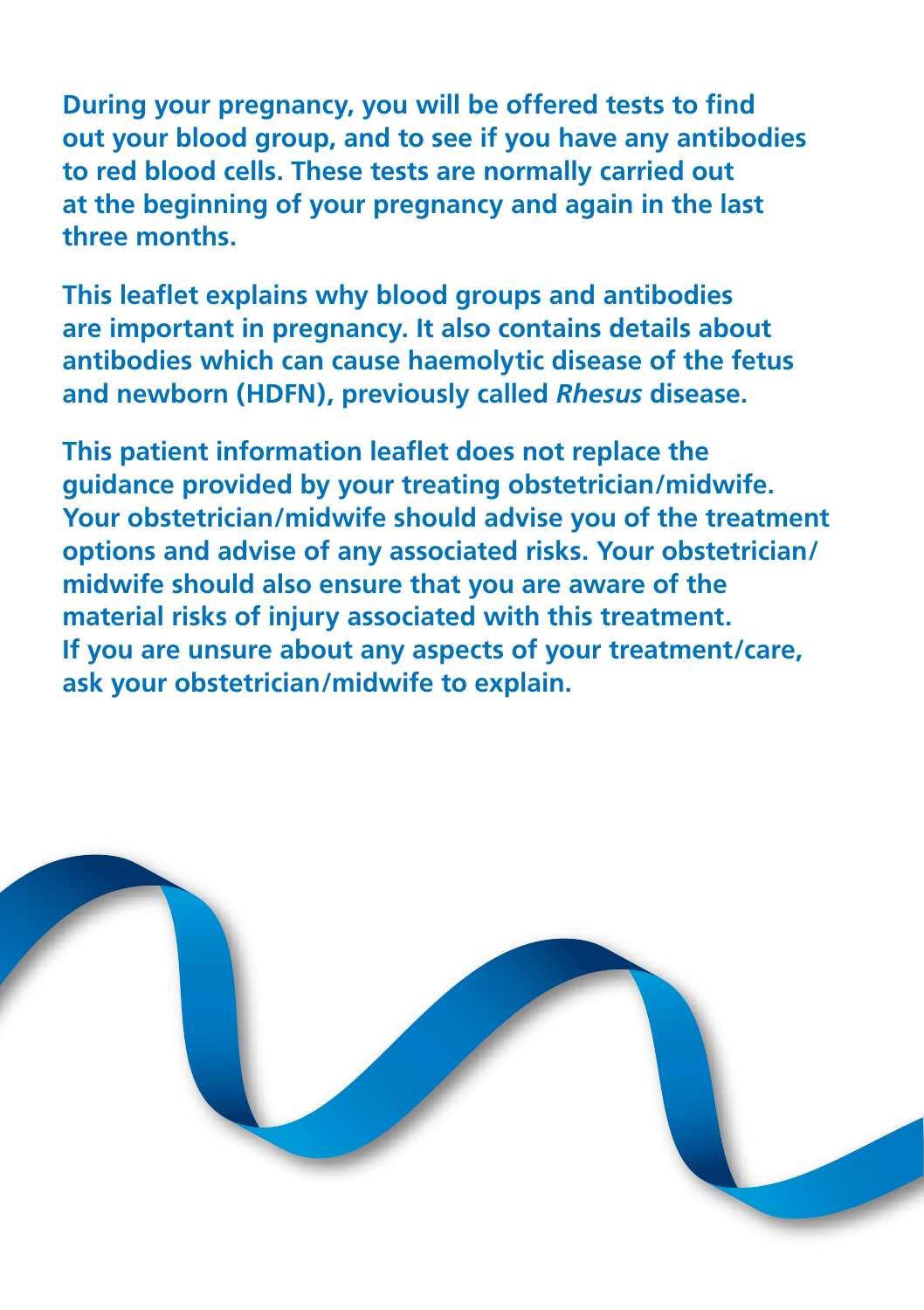## **What are blood groups?**

Red blood cells are the most common cells in your blood stream. They carry the oxygen you breathe around your body. Your red cells have natural proteins on the surface which make up your blood groups. These blood groups are inherited from your parents.

The four main blood groups are group O, group A, group B and group AB. But you also have another blood group called D (also known as *"RhD"*).

So, for example, you could be Group A, D positive, or Group A, D negative. In addition to ABO and D groups everyone has other, minor blood groups. Two of the minor blood groups that can be important in pregnancy are 'c' (little c) and 'K' (Kell).

## **What are red cell antibodies?**

Antibodies are your body's natural defence against anything which is different from yourself. For example, a virus, vaccine or a different blood group. They are part of your immune system and protect your body against harmful invasions like infections.

You may form antibodies if blood cells with a different blood group from your own enter your blood stream. This can happen because of a blood transfusion or during pregnancy.

## **How are these antibodies made during pregnancy?**

A few of your baby's blood cells may 'leak' into your blood during pregnancy. This usually happens when the baby is born.

If your baby's blood group is different from your own, your immune system may produce antibodies. This is rare. Only about three in 100 pregnant women develop antibodies, and most of these are harmless. The illustrations over the page show how this happens.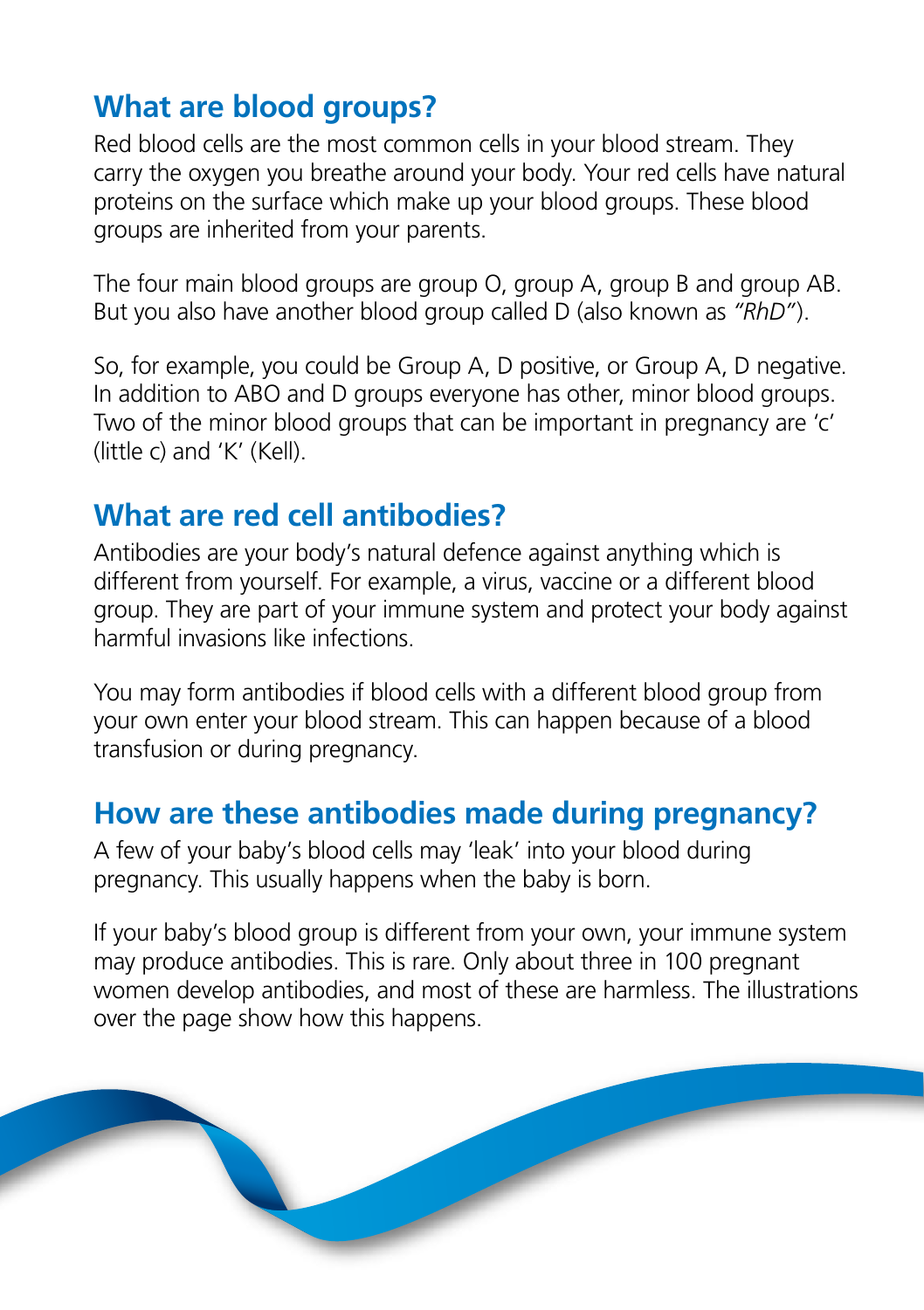## **Important Patient Information**

### **How red cell antibodies are formed during pregnancy**

- Mother's red blood cells
- Baby's red blood cells
- $\downarrow$  Mother's antibody

A. This baby has a different blood group from its mother. You can see this from the  $\ominus$  in the mother and the  $\bigoplus$  in the baby.





B. A baby's blood can cross through the placenta into its mother's blood. In this picture the baby's  $\bigoplus$  blood is now in the mother, along with her own  $\ominus$  blood. In rare cases, her body recognises these cells  $\bigoplus$  are different and makes antibodies  $\lambda$  to fight them.

C. Antibodies can move across the mother's placenta into the baby's blood. The baby's blood cells can be damaged if they have the matching blood group.

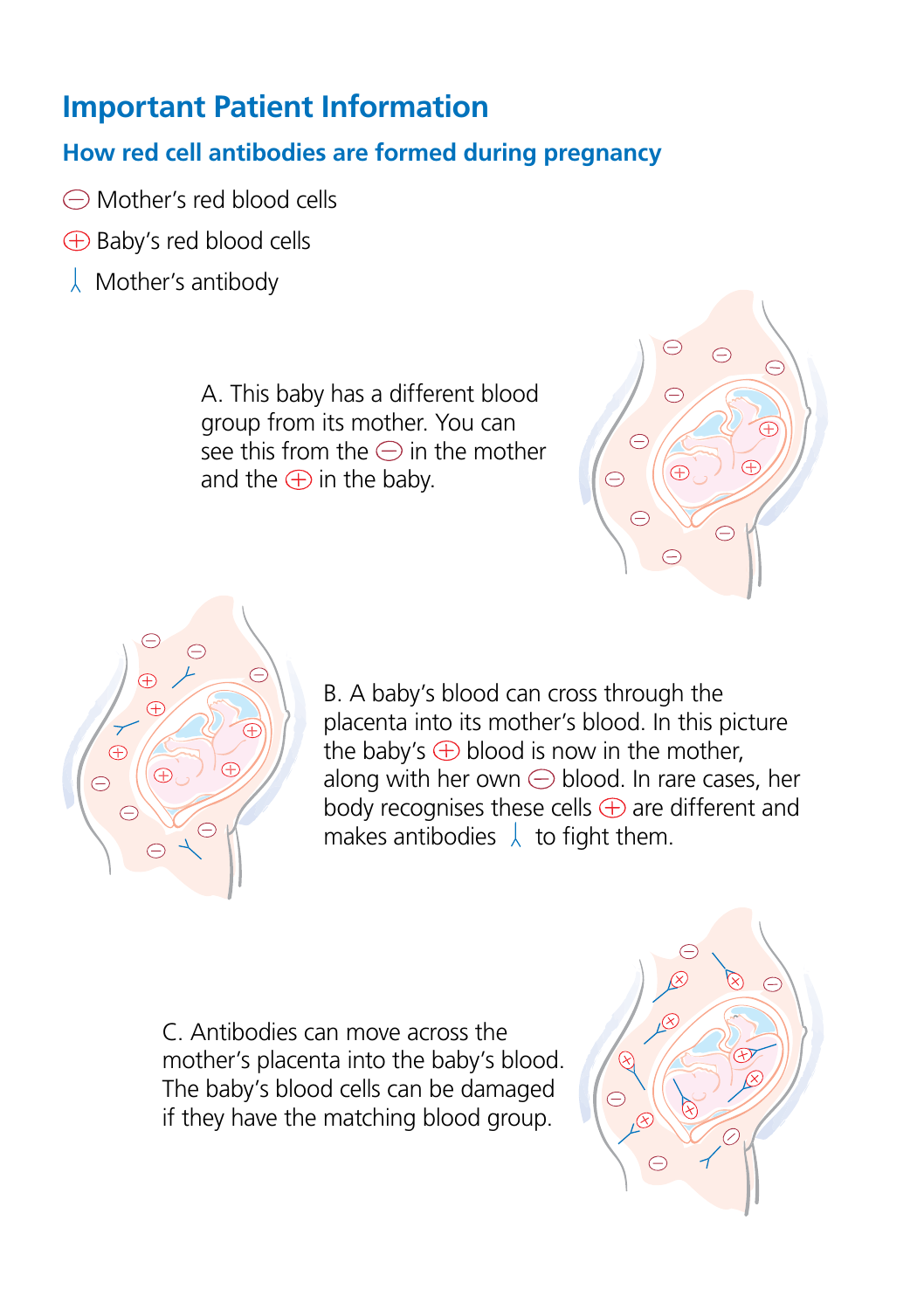## **Why are blood groups and red cell antibodies important when I'm pregnant?**

There are **three** main reasons:

## **1. If you need a blood transfusion.**

If you need a blood transfusion the blood selected for you must be the correct blood group. It must also be the correct match for any antibodies you have.

## **2. To ensure you and your baby get the right treatment.**

If tests show that you have made antibodies to your baby's blood you may need extra treatment.

#### **How could red cell antibodies affect my baby?**

Antibodies are generally harmless, but they can move from your blood stream into your baby's blood. Your baby's red cells could be damaged if they have the blood group which matches these antibodies. The illustrations on the previous page show how this can happen.

In most cases the baby is not harmed. However, certain antibodies, particularly if they are strong, could destroy the baby's red cells. This condition is called haemolytic disease of the fetus and newborn (HDFN) previously called *Rhesus* disease. **HDFN can cause anaemia, jaundice and in severe cases brain damage or death, either while the baby is in the womb or after delivery.**

The antibody called anti-D causes the most common form of HDFN. The antibodies remain in the mother's blood and they could also damage the red cells of a subsequent baby, if he or she has the same blood group as the first.

#### **Is there a test to see if my baby would be affected by the antibodies I have?**

Yes, there is a test called Fetal Blood Group Genotyping, to determine your baby's blood group type specific to the antibodies you have, however this test is not available for all antibodies. If your baby's blood type is the same as yours, your baby will not be affected by the antibody you have and you will not have to have the tests outlined in the next paragraphs. Please discuss having this test with your obstetrician or your midwife.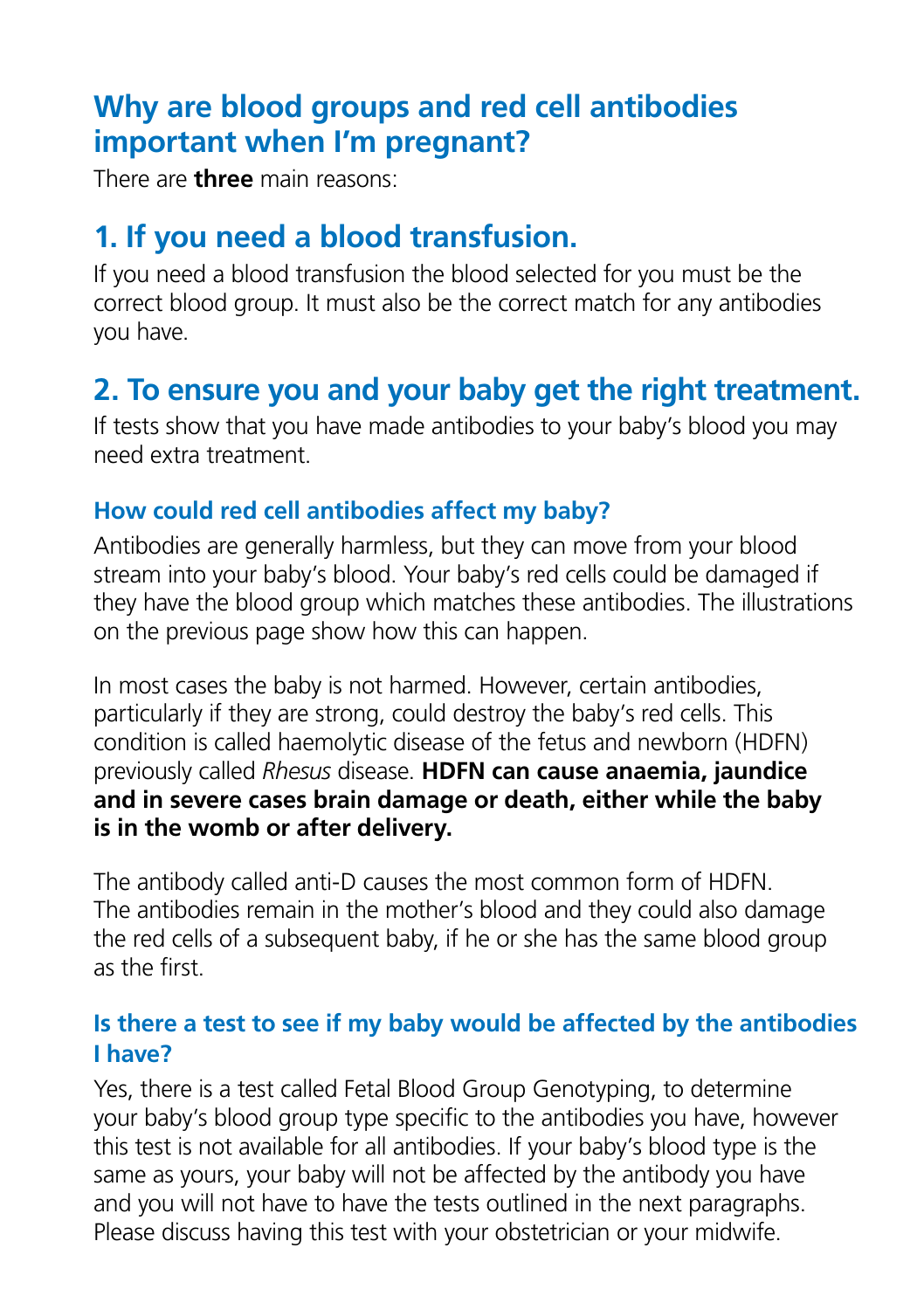#### **What will happen if I have antibodies to my baby's blood cells?**

If you have antibodies you may be offered regular blood tests to measure the levels.

Your baby may be monitored by ultrasound scan during your pregnancy. This is just a precaution, and generally no treatment is needed. However, if the antibody levels rise very high, your baby may need to be delivered early. Your baby may also be tested soon after birth to make sure he or she is not anaemic.

Sometimes babies will need a blood transfusion in the womb. This is very rare and is performed in specialist hospital departments. This is called an intrauterine transfusion.

#### **What are the risks to me and my baby if my baby needs a transfusion in the womb?**

Your obstetrician will discuss with you the need of transfusing your baby in the womb, if the scan and laboratory tests show that your baby is at a high risk of HDFN. The risk to your baby, of **not** having this transfusion, is very high at this stage and could result in severe harm to your baby.

Any intervention incurs risks; please discuss these with your obstetrician prior to the procedure. It is not within the scope of this leaflet to outline these particular risks.

#### **Which antibodies cause most problems?**

Anti-D is the antibody most likely to cause problems as it is the commonest antibody that can cause HDFN in your baby. Anti-D can form if your blood group is D negative and your baby's is D positive. There is a way to prevent anti-D antibodies forming, see point 3. *To find out if you are D negative* in the next section.

Anti-c ('little c') and anti-K (Kell) are other antibodies which can cause HDFN.

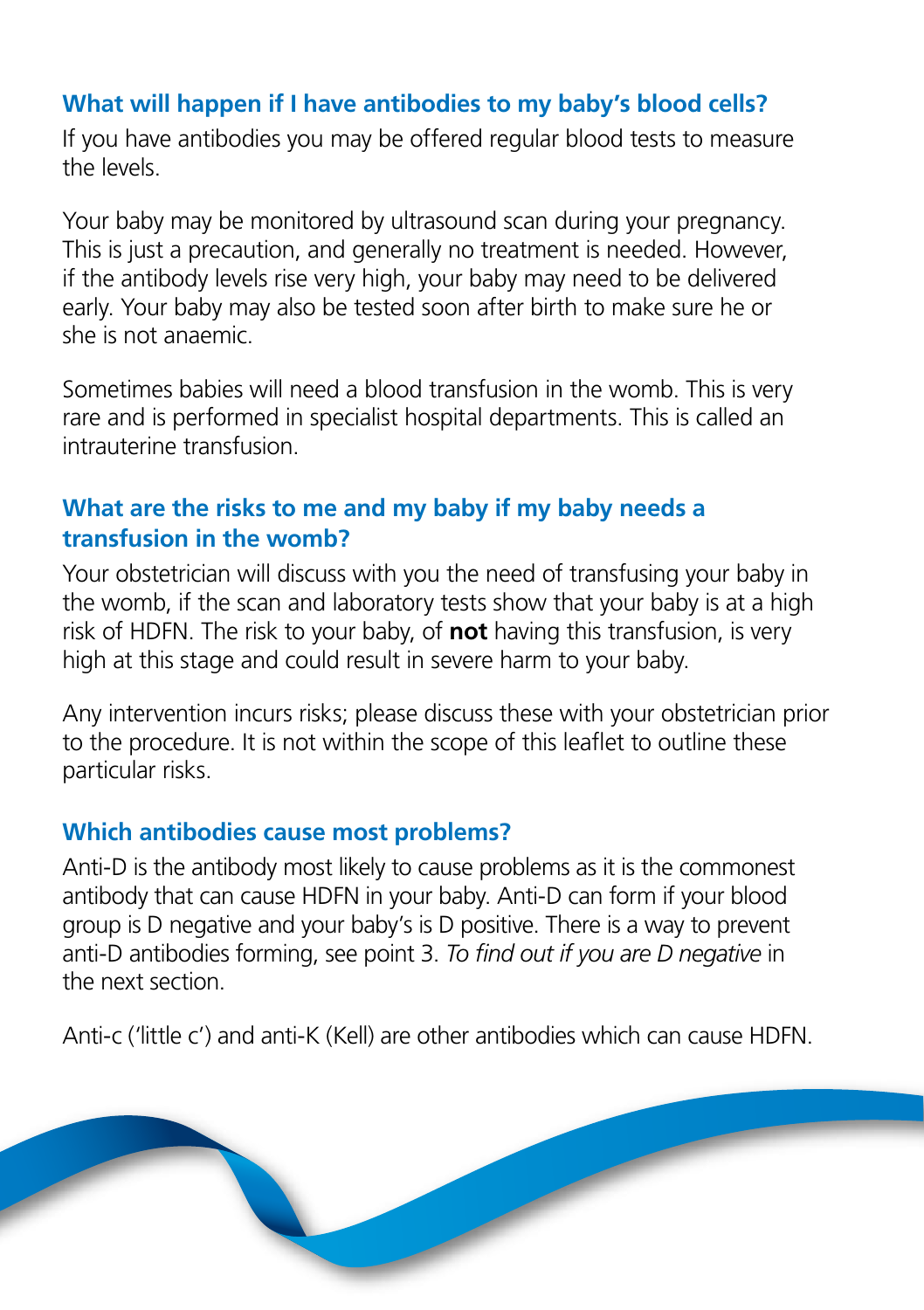# **3. To find out if you are D negative**

#### **If I am D negative, how am I affected?**

It is important that you have a blood group test early in your pregnancy. If you are D negative you will be told about treatment during your pregnancy to prevent the formation of anti-D. This is important; if you form anti-D in this pregnancy it might affect a subsequent baby who has a D positive blood group.

#### **How can I avoid making anti-D?**

If you are D negative you can avoid making the antibody by receiving anti-D injections of a 'ready-made' antibody. This harmless antibody removes your baby's red cells from your blood before your own body is able to make an antibody to fight these red cells.

#### **What are anti-D injections and what are its associated risks?**

Anti-D injections are made from plasma. Plasma is the fluid part of blood, which transports blood cells around the body. The plasma used in anti-D injections is collected from specially selected blood donors. It is also known as 'prophylactic anti-D' or 'anti-D immunoglobulin'. It has been used successfully for over 30 years.

### **Can anti-D injection cause any adverse effects?**

Common side effects: Soreness at the injection site is common. The soreness lasts for a few hours to a day or two.

Uncommon side effects: a mild fever, headache or rash. Very occasionally women can experience an allergic reaction to anti-D injections. If you have any concerns, please speak to your midwife or obstetrician.

Transmission of infection from anti-D injections has never occurred in the UK despite thousands of doses having been administered to pregnant women every year since the late 1960s. A very small risk of infection from the plasma donors cannot however be completely ruled out.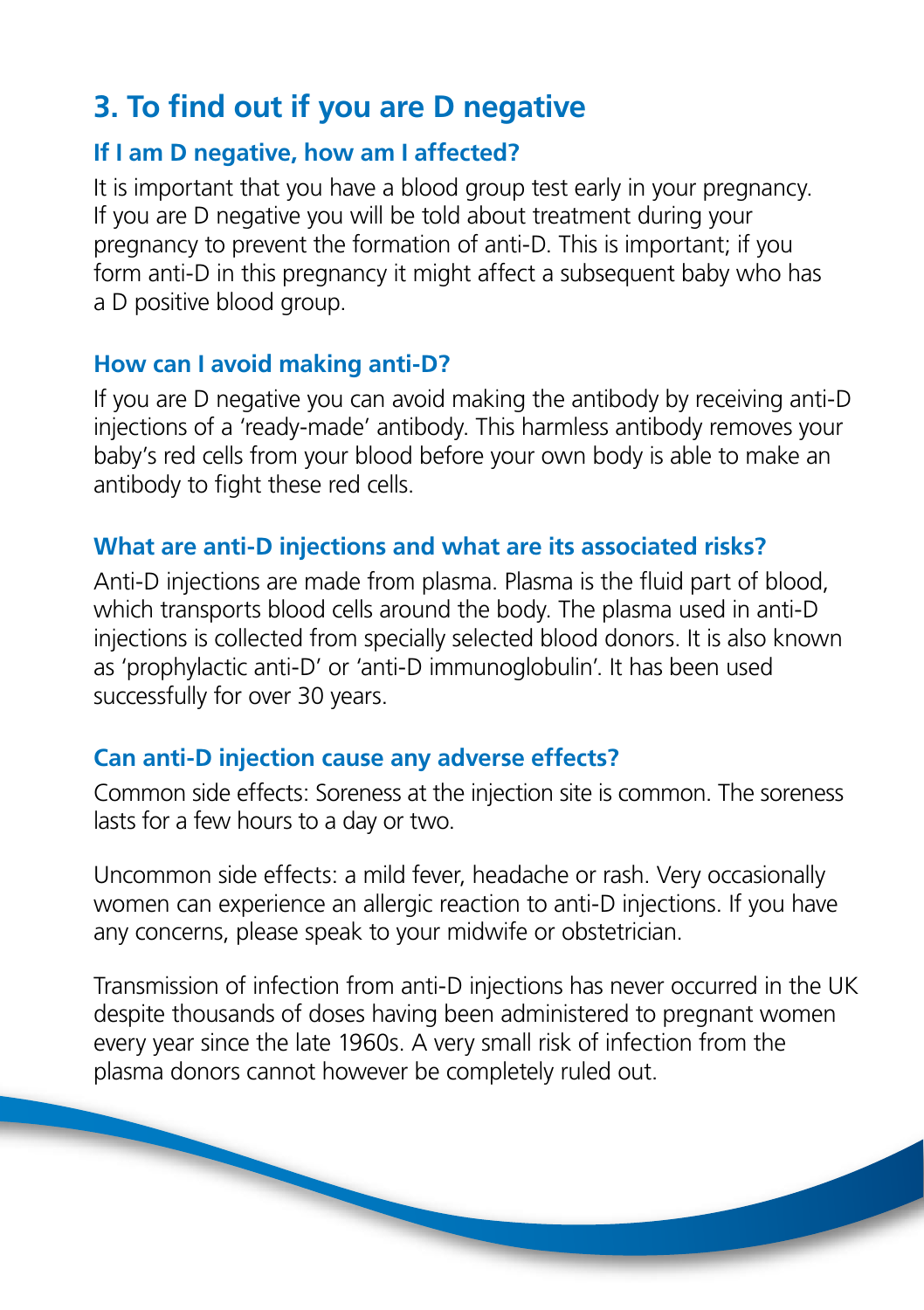#### **What is the failure rate of anti-D injections?**

The failure rate is 0.37% according to the NICE Health Technology Assessment 2003.

Please speak to your midwife or obstetrician, if you have any concerns.

#### **Do all D negative mothers need anti-D?**

Anti-D injections are only needed if a D negative woman is pregnant with a D positive baby. In about one in three pregnancies, the baby will be D negative, and the anti-D injection would be unnecessary.

By identifying the unborn baby's blood group, we can ensure that only women who need it will receive anti-D.

Please see below: When will I need treatment?

When the unborn baby's blood group is known to be D negative, injections will not be needed. If healthcare staff do not know the baby's D blood group, then an anti-D injection would be recommended.

Please speak to your midwife or obstetrician, if you would like to have a test which determines your unborn baby's D group. Please note that this test is now available at most hospitals in England at the time of publication.

#### **When will I need treatment?**

If you are D negative and need anti-D injections (see above 'Do all D negative mothers need anti-D) you will need treatment at the following times:

#### *During pregnancy – routine treatment*

If you are D negative you should be offered 'anti-D' during the last three months of your pregnancy. This is called 'routine antenatal prophylaxis'. It is normally given as an injection at 28 and 34 weeks of pregnancy. However, you may be offered just one larger dose at 28 weeks.

#### *During pregnancy – after an incident*

There are some incidents which can cause your baby's cells to leak into your blood:

- Hospital treatment for miscarriage or threatened miscarriage
- Termination of pregnancy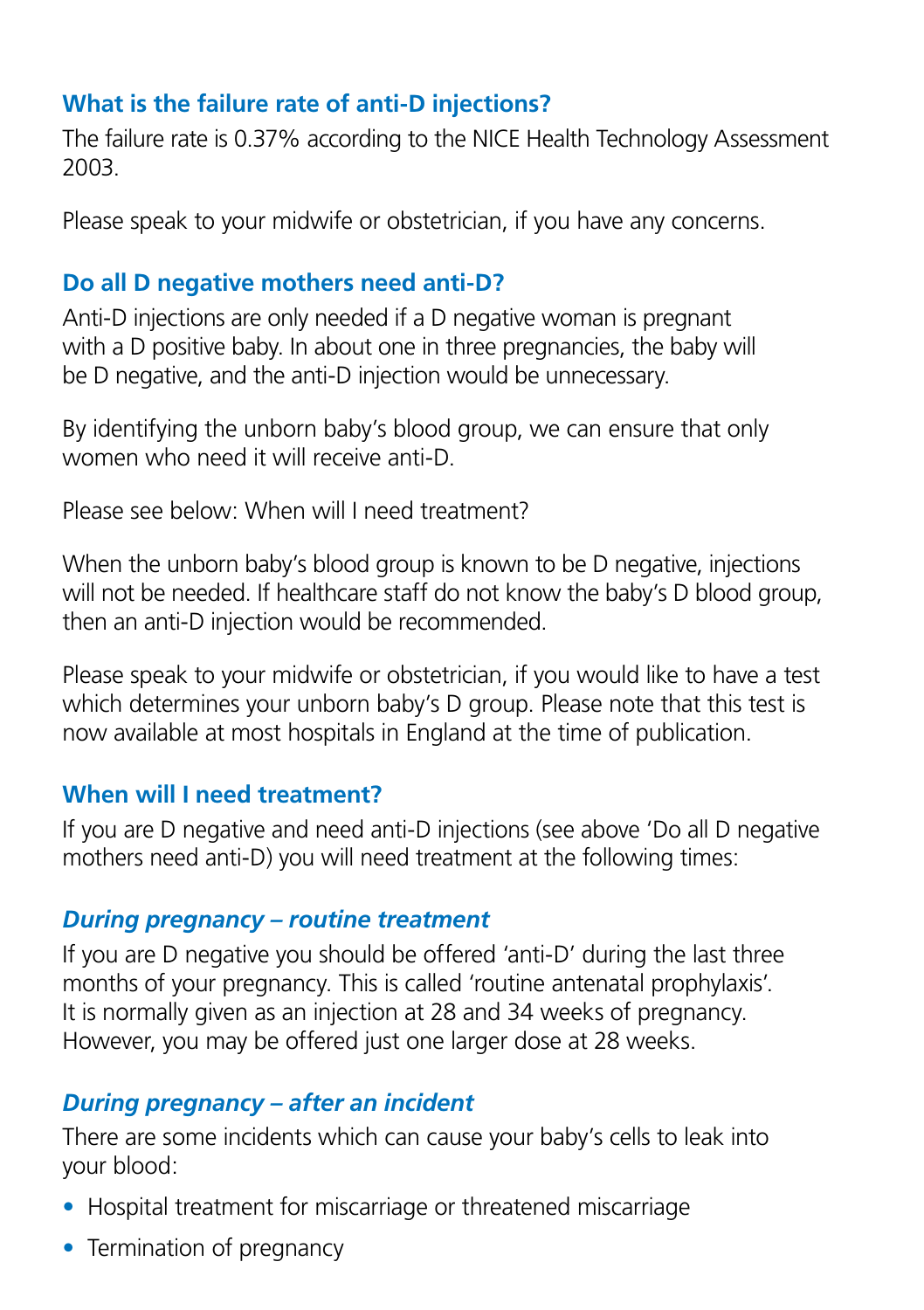- Injury to your abdomen, such as a seat belt injury or a fall
- Vaginal bleeding
- Some tests such as amniocentesis (when a small sample of the fluid surrounding your baby is taken)
- Turning your baby from breech (bottom first) position by a doctor or midwife.

You will need an injection of anti-D after any of these events when you are 12 weeks pregnant or more. You should receive the injection within three days of any of these incidents, but it can work up to ten days later. Your doctor or midwife will advise you. The injection will not affect your baby.

## *After childbirth*

Your baby will be tested after birth. If the baby is D positive it is important that you are offered an injection of anti-D within three days of giving birth. Ask your midwife or obstetrician for more information.

#### **What if I do not want to receive anti-D injections?**

When you are offered anti-D injections, either during your pregnancy or following the birth of your baby, you can choose whether or not to accept them. Receiving the injections of anti-D is recommended in order to protect any more babies you might have against HDFN. Speak to your midwife or obstetrician if you need more information.

## **Further Information**

If you have questions about the information in this leaflet, or if there are things that worry you, please ask your obstetrician or midwife.

#### **You may also find these websites useful:**

#### **Antenatal screening in general:**

https://legacyscreening.phe.org.uk/alloantibody

#### **Routine antenatal anti-D prophylaxis:**

www.nice.org.uk/nicemedia/pdf/TA156PublicInfo.pdf

#### **Fetal RHD screening test or high-throughput non-invasive prenatal testing**

https://www.nice.org.uk/guidance/dg25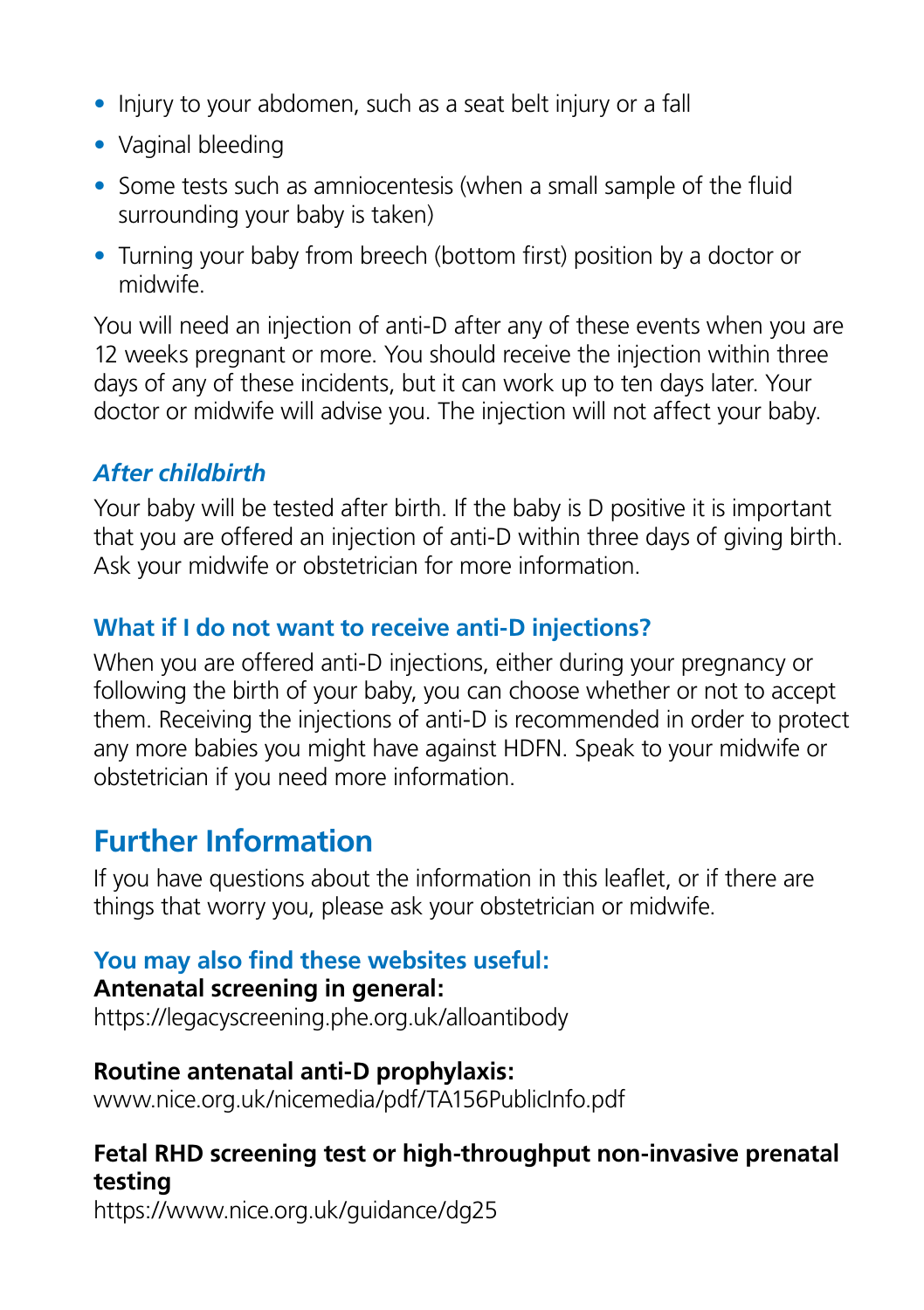# **A to Z of useful terms**

**Amniocentesis:** a test sometimes carried out in pregnancy to check on the baby's progress in the womb. A small sample of the fluid surrounding your baby is taken for laboratory tests.

**Anaemia:** levels of red cells in the blood which are below normal.

**Antibodies:** are produced by your immune system to fight against infections or anything foreign which enters your blood.

**Anti-D:** an antibody which attacks red cells that are D positive. The most common cause of *HDFN*.

**Anti-D immunoglobulin:** ready-made anti-D which is given to stop you making your own anti-D.

**Blood group:** ABO and D are blood groups, e.g. A, D positive or A, D negative. Your blood group is made up of natural substances on the surface of your red blood cells.

**Haemolytic disease of the fetus and newborn (HDFN):** anaemia and jaundice in newborn babies caused by antibodies in the mother affecting the baby's red cells. This can cause anaemia, jaundice and in severe cases brain damage or death, either while the baby is in the womb or after delivery

**Intrauterine transfusion:** blood transfusion given to a baby in the mother's womb. Experts working in specialist hospital departments give these transfusions.

**Jaundice:** raised levels of waste products from the breakdown of red blood cells. It gives a yellow colour to a baby's skin and eyes.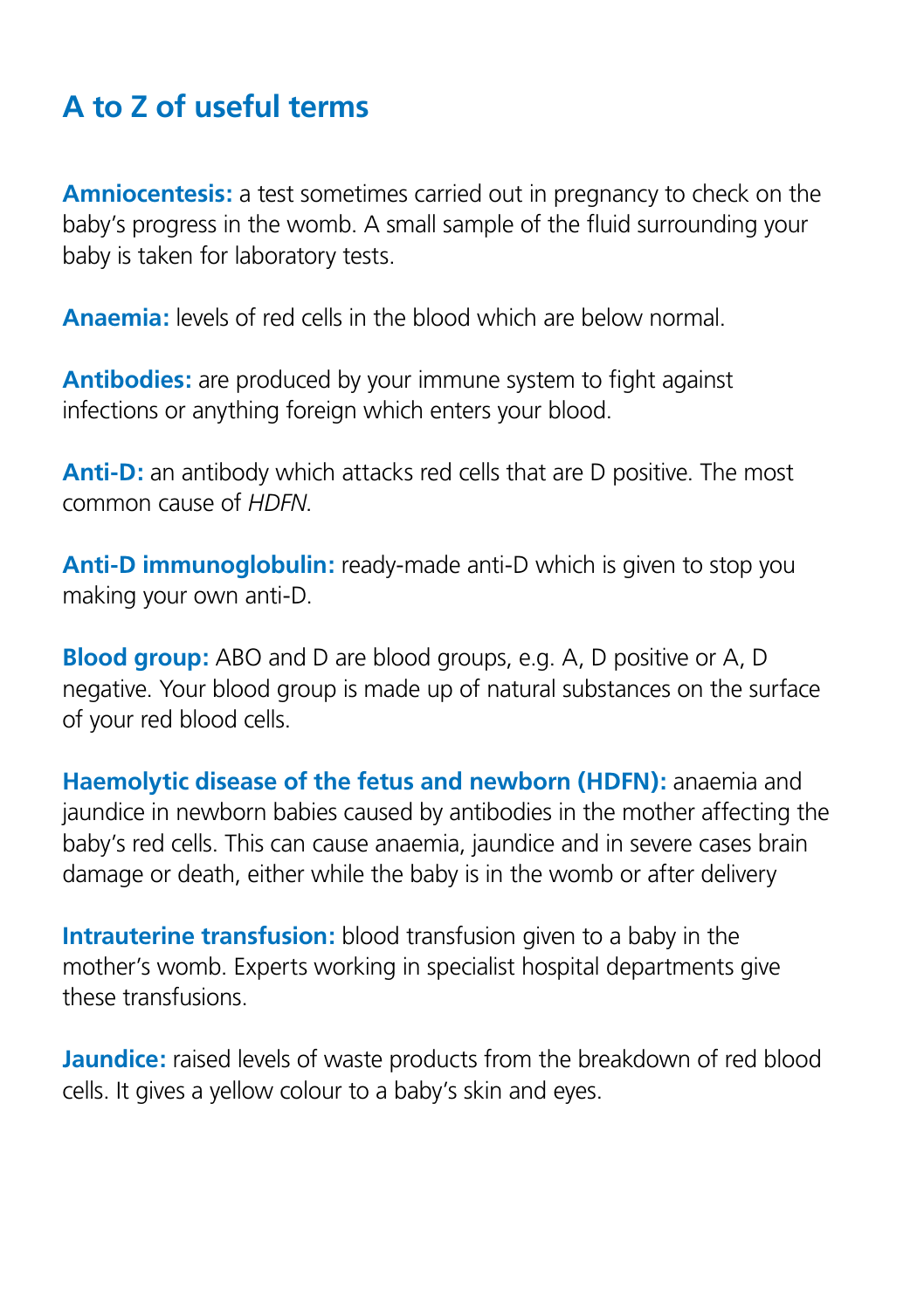**Plasma:** the liquid part of blood. Prophylactic anti-D is made from the plasma of specially selected blood donors.

**Prophylactic anti-D:** ready-made anti-D which is given to stop you making your own anti-D. The plasma used to make anti-D injections in England is imported from countries who are regulated and have effective infectious disease screening programmes. Please see the manufacturer's current anti-D injection patient information leaflet for information on safety with regard to infections.

**Prophylaxis:** medicines given to prevent a harmful condition developing.

**Red Cell Antibodies:** antibodies are produced by your immune system to fight against infections or anything foreign which enters your blood. Red cell antibodies are your body's natural defence against red blood cells which are different from your own. Antibodies can destroy red blood cells.

*Rhesus* **disease:** is now known as Haemolytic Disease of the Fetus and Newborn (HDFN) caused by the anti-D antibody.

*Rhesus* **positive or** *Rhesus* **negative:** other names for 'D positive' or 'D negative' blood groups.

**Routine antenatal prophylaxis:** injections of ready-made anti-D offered to women who are D negative to stop them making anti-D. This is given during late pregnancy and after incidents which may cause your baby's red cells to leak into your blood.

**Variant Creutzfeldt-Jakob Disease (vCJD):** Since the emergence of vCJD in the UK the medical advice has been not to use UK blood in manufacturing for plasma products. Plasma is imported to treat patients born after 1st January 1996 as a risk reduction measure against the possible transmission of vCJD because as yet there is no specific test available for screening blood donors. This blood has been tested negative to UK standards for HIV, Hepatitis B and C. This measure is taken in line with advice from the Government Advisory Committee on the Safety of Blood, Tissues and Organs (SaBTO).